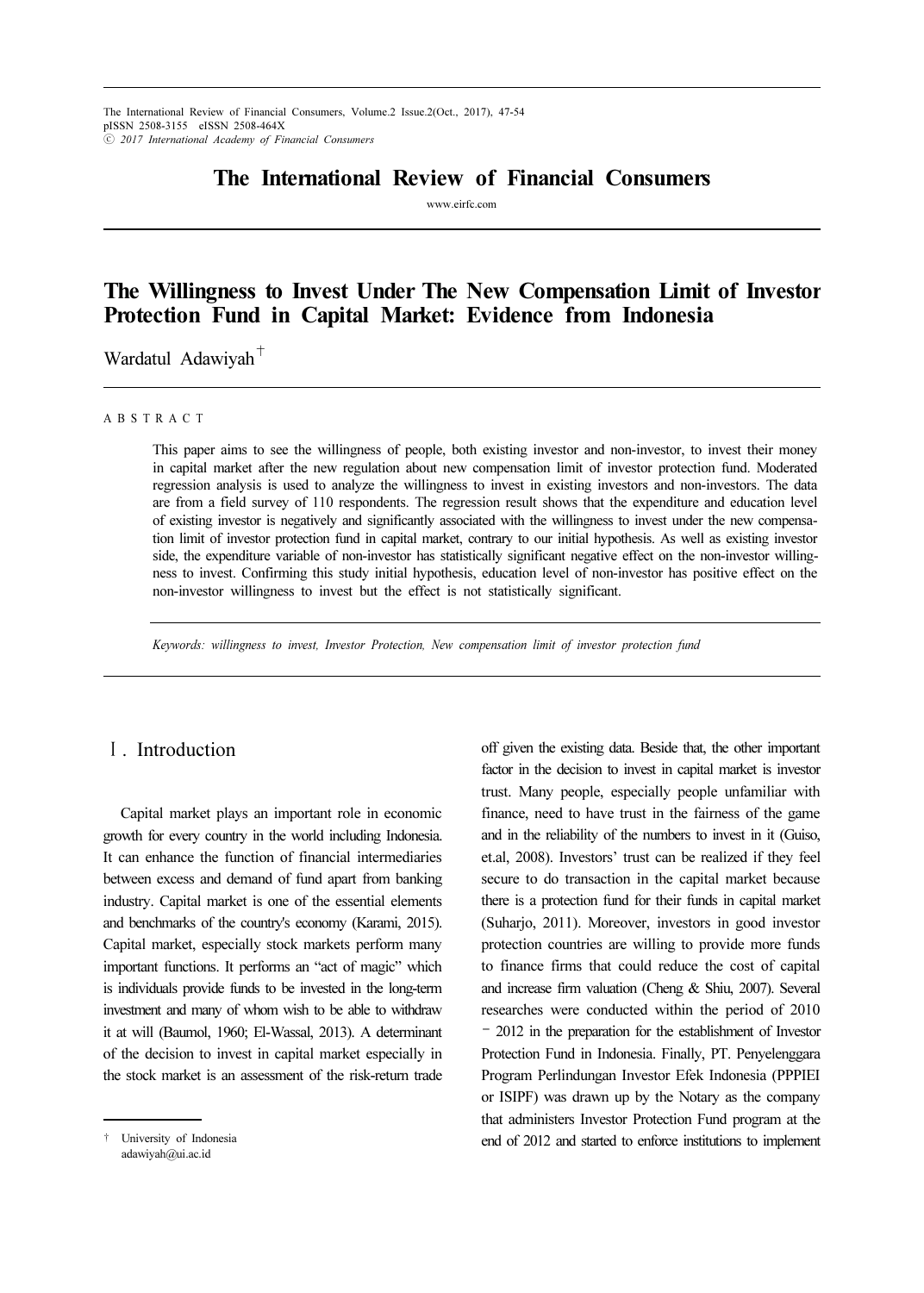on early 2014. In the beginning of implementation, the maximum compensation fund is Rp25 million per investor. However, after August 2015, the government increased the compensation limit of investor protection fund from Rp25 million per investor to Rp100 million per investor. This study aims to see the willingness of people, both existing investor and non-investor, to invest their money in capital market after the new regulation about new compensation limit of investor protection fund.

## Ⅱ. Literature Review

This section explained about investor protection fund, regulation of investor protection fund in Indonesia and come countries, and previous studies related to willingness to invest in capital market.

### A. Investor Protection Fund

Investor protection fund is a fund created by institution to provide protection for capital market investor who lost their fund or stocks because of fraud conducted by

Table 1. Investor Protection Fund in Some Countries

the brokerage management to whom they are dealing with (ISIPF, 2017).

Considering the importance of investor protection fund in capital market, several countries already established institution for protecting investor fund. Table below describes about investor protection fund in some countries:

### B. Indonesia Securities Investor Protection Fund (SIPF)

Considering the importance of investor protection fund makes government in this case Financial Services Authority (OJK) launches Indonesia Securities Investor Protection Fund (DPP). It aims to provide trust of investor, so they will keep their investment in capital market. After conducted several researches related to investor protection fund and comparison studies to other countries, Indonesia established new institution for the Investor Protection Fund on September 23, 2012, called as PT Penyelenggara Program Perlindungan Investor Efek Indonesia (PPPIEI or ISIPF). ISIPF was set up as a subsidiary of three Self-Regulatory Organizations (BEI, KSEI and KPEI) with the same portion of paid in capital.

| Country              | Institution                                                                             | Year        | Coverage                     |
|----------------------|-----------------------------------------------------------------------------------------|-------------|------------------------------|
| Canada               | Canada Investor Protection Fund                                                         | 1969        | \$1 million                  |
| <b>United States</b> | Securities Investor Protection Corporation                                              | 1970        | \$500,000                    |
| Australia            | National Guarantee Fund by Securities Exchanges Guarantee<br>Corporation Limited (SEGC) | 1987        | No maximum for<br>individual |
| South Korea          | Korea Deposit Insurance Corporation                                                     | 1996        | <b>KRW50,000</b>             |
| Malaysia             | Compensation Fund of Bursa Securities                                                   | 1997        | RM100,000                    |
| Japan                | Japan Investor Protection Fund                                                          | 1998 (1968) | JPY10 million                |
| Russia               | <b>Investor Protection Association</b>                                                  | 1999        | na                           |
| Hong Kong            | Investor Compensation Fund by Investor Compensation Company                             | 2003        | HK\$150,000                  |
| Singapore            | (Securities Exchange) Fidelity Funds                                                    | 2001        | SGD50,000                    |
| Thailand             | Securities Investor Protection Fund                                                     | 2004        | THB1 million                 |
| China                | China Securities Investor Protection Fund                                               | 2005        | RMB100,000                   |
| Nigeria              | Investor Protection Fund by Nigerian Stock Exchange (NSE)                               | 2007        | na                           |
| Indonesia            | Indonesia Securities Investor Protection Fund                                           | 2012        | IDR 100 million              |
| Europe               | <b>Investor Protection</b>                                                              | Na          |                              |
| India                | <b>Investor Protection Fund</b>                                                         | Na          |                              |

Source: Rokhim, 2017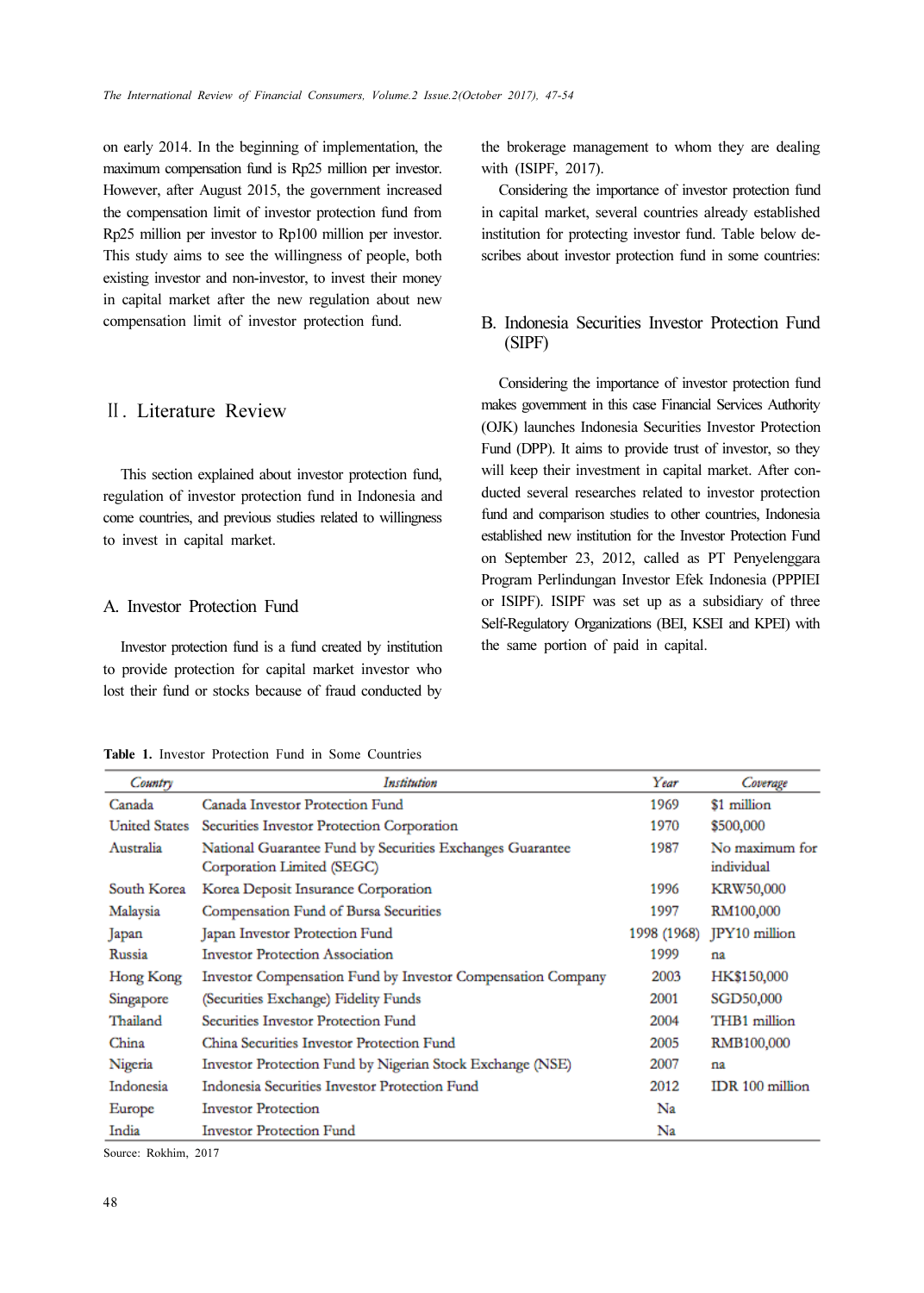### C. Willingness to invest and Investor protection fimd

There are several empirical studies conducted to examine the implementation of investor protection. Rokhim, et.al (2017) found that that increasing coverage value of SIPF in Indonesia capital market in August 2015 does not have any effect on market return because investors do not perceive that the new coverage value is worth enough to be considered. Moreover, changes of sign before and after the new coverage on the market return when the types of investors are traded among their types. There is a shift to positive sign as for the after implementation of new coverage, although it is statistically insignificant, implying that there is a shift of perception from the investors regarding the new regulation.

McLean, et.al (2012) stated that if there is a law related to investor protection fund, it would encourage efficient investment, increase the accuracy of share price in the market and better access to get external financing. Still in the same year, Haw, et.al (2012) stated that stock price in the market will be more informative if there are strong investor protection, higher financial disclosure, quality earning, and information dissemination.

Chiou, et.al (2010) stated that countries with strong investor rights protection tend to have lower risk and greater mean-variance efficiency. It is also supported by Jirasakuldech, et. al (2010) who argue that large market in countries with low disclosure and investor protection rights tend to decline more frequently, which then causing higher level of stock market volatility.

Cyrus, et.al (2006) found that strong investor protection is conducive to global financial integration. As countries improve their creditor and shareholder rights and foreign investors learn of these institutional changes, financial openness may well reach the levels observed in the early 20th century.

## Ⅲ. Data, Research Methodology, and Hypotheses

Data were collected through questionnaires with individual investors and non-investors in the regions of JABODETABEK (Jakarta, Bogor, Depok, Tangerang and Bekasi). From now on, "investor" will refer to person who invested their money and "non-investor" will refer to person who not invested their money in any financial and non-financial instruments. Respondents were selected by simple random sampling. The number of the respondents was 110 respondents.

Investor and non-investor will have different questions. The respondents were asked to fill a two-part questionnaire. All respondents will have same question in the first section. The first section consist of the respondent's demographic profile as well as organizational and economic data (gender, monthly expenditure, age, level of education and occupation).

A separated question probed the possibility that the investor know about Securities Investor Protection Fund (SIPF). Based on their answers, the respondents will be asked whether they know that SIPF increased the investor protection fund with the maximum compensation limit of Rp100 million per investor or Rp50 billion per custodian. Later, the investor will be asked whether he/she would increase the investment after the increasing of maximum compensation limit. Due to data limitation, the study intentionally chose to measure the willingness to invest instead of the actual investment. Based on their answers, the respondents were categorized as either "willing to invest" or "unwilling to invest".

The second section of questionnaire for non-investor probed the possibility that they will have willingness to invest in capital market if their investment fund were protected by investor protection fund. Same as in the investor's questionnaire part, the respondents were categorized as either "willing to invest" or "unwilling to invest".

Identification, operationalization definition and research variable measurements are explain as the following:

- a. Dependent variable: The willingness to invest. The willingness to invest refers to the willingness of investor to increase their investment and/or the willingness of non-investor to start their investment.
- b. Independent variable: Expenditure and Level of education. Expenditure variable is a variable to know about respondent expenditure every month. This variable is used to disguise the direct question about income, where many respondents reluctant to answer it. Expenditure variable uses interval scale with five scales. Level of education refers to level of their past formal education.
- c. Moderate Variable: Knowledge about the new max-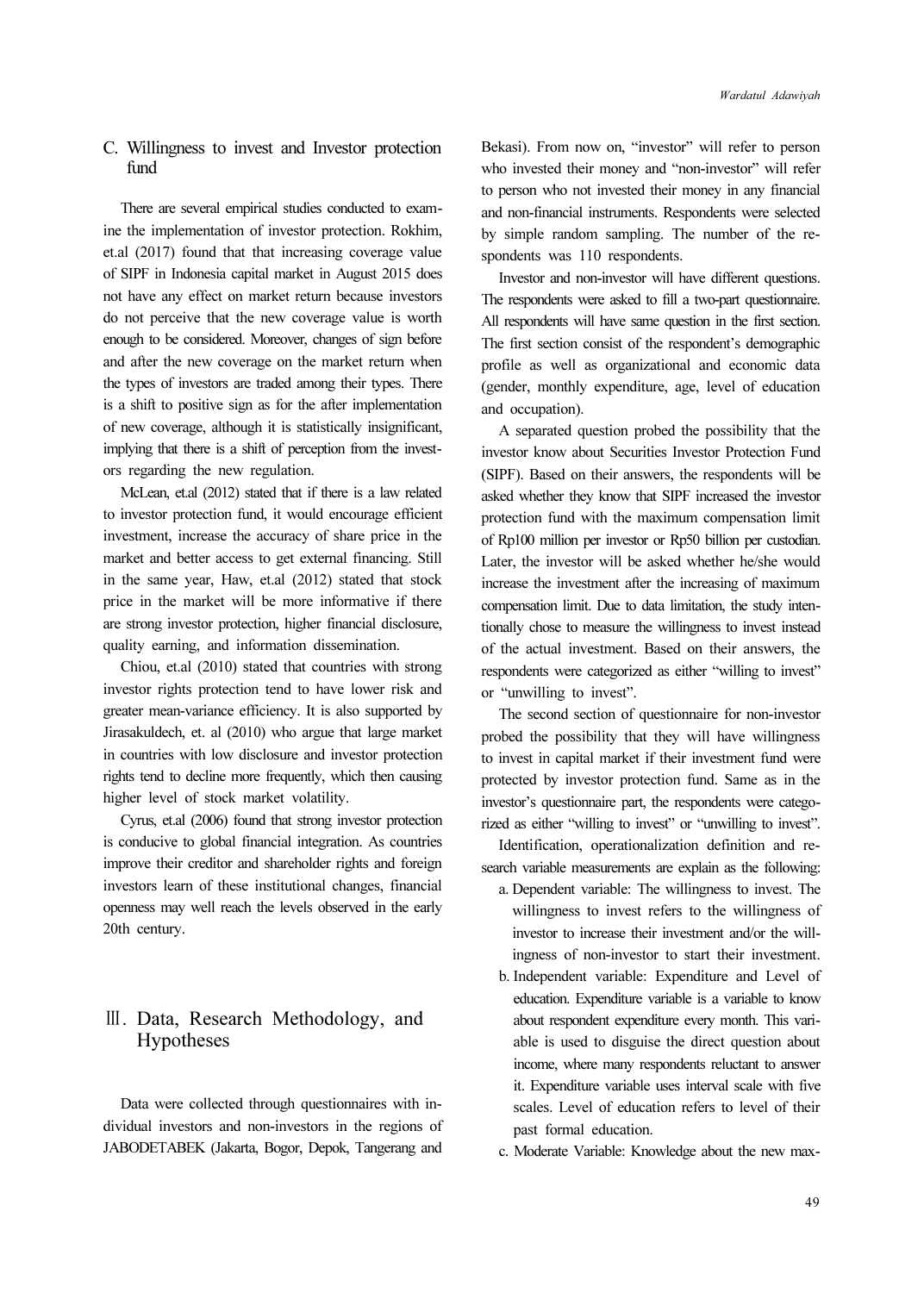imum compensation limit issued by SIPF. It will be valued 1 if they know and 2 if they don't know.

The study uses Moderated Analysis Regression (MRA). MRA is type of regression-based technique used to identify the moderator variable. Before applying regression, the validity and reliability test should be done. Validity is a degree in which the research test is truly measuring what supposed to measure. While, reliability is a measure to indicate whether the instruments reliable or not to be used as a means of collecting data. There are some testing should be done to get the best estimation for linear regression, one of them is testing classical assumptions i.e. normality, heteroscedasticity and multicolinearity.

The study will divide the sample of data analysis into two classifications, the first one is investor and the other is non-investor.

The independent variables for MRA model were chosen based on the existing literature, which led to the formulation of hypotheses.

- Hypothesis 1: willingness to invest varies with respondents' demographic characteristics. Demographic in this study is education (Kontogeorgos, 2014). Education is expected to have a positive effect on willingness to invest.
- Hypothesis 2: willingness to invest varies with respondents' income. Expenditure is considered as a proxy for income of respondents, because higher expenditure may have higher incomes. Thus, respondents with higher income are expected to be more willing to invest their money. Moreover, Atkinson stated that the pattern of financial asset ownership affects income status. It has been observed on his article that for the higher income groups a greater proportion of the amount of asset holdings is in high-paying corporate equities than for the low income groups, who tend to favor direct debt and deposit types of claims, assets which in good times tend to be less remunerative than corporate stocks (Atkinson, 1956).
- Hypothesis 3: willingness to invest under the new compensation limit of investor protection fund in capital market. The increasing of new compensation limit of investor protection fund in capital market is considered as a proxy for safeness. Safety is also one of the essential and crucial elements of investment. Investors prefer to place their fund on a safe territory

(Burke, 2009). Thus, the investor is expected to increase or start their investment in capital market if they know the investor protection fund is increase.

Research model consist of three models. Model 1 and 2 are used for investor measurement. While, non-investor measurement will use model 3.

#### Model 1:

$$
Williamses = \alpha + \beta_1 \exp + \beta_2
$$
  
\n
$$
\neq \text{wlimit} + \beta_3 \text{Exp}^*
$$
  
\n
$$
\neq \text{wlimit} + \epsilon
$$
 (1)

Where,

| Exp       | $=$ expenditure of respondents                    |
|-----------|---------------------------------------------------|
|           | Newlimit $=$ the level of knowledge from investor |
|           | whether they know that Indonesia SIPF             |
|           | increase the maximum compensation limit           |
| $\beta_1$ | $=$ coefficient of Expenditure variable           |
| $\beta$   | $=$ coefficient of Newlimit variable              |
| $\beta_3$ | $=$ coefficient of Exp*Newlimit variable          |
| 3         | $=$ error of regression                           |

Research design for model 1 is shown in the figure below:



Model 2:

$$
Williamses = \alpha + \beta_1 Edu + \beta_2
$$
  
\n
$$
\neq \text{ulimit} + \beta_3 Edu^*
$$
  
\n
$$
\neq \text{ulimit} + \epsilon
$$
 (2)

Where,

| Edu         | $=$ level of education of respondents             |
|-------------|---------------------------------------------------|
|             | Newlimit $=$ the level of knowledge from investor |
|             | whether they know that Indonesia SIPF             |
|             | increase the maximum compensation limit           |
| $\beta_1$   | = coefficient of Education variable               |
| $\beta_{2}$ | = coefficient of Newlimit variable                |
| $\beta_3$   | = coefficient of Edu*Newlimit variable            |
| 3           | $=$ error of regression                           |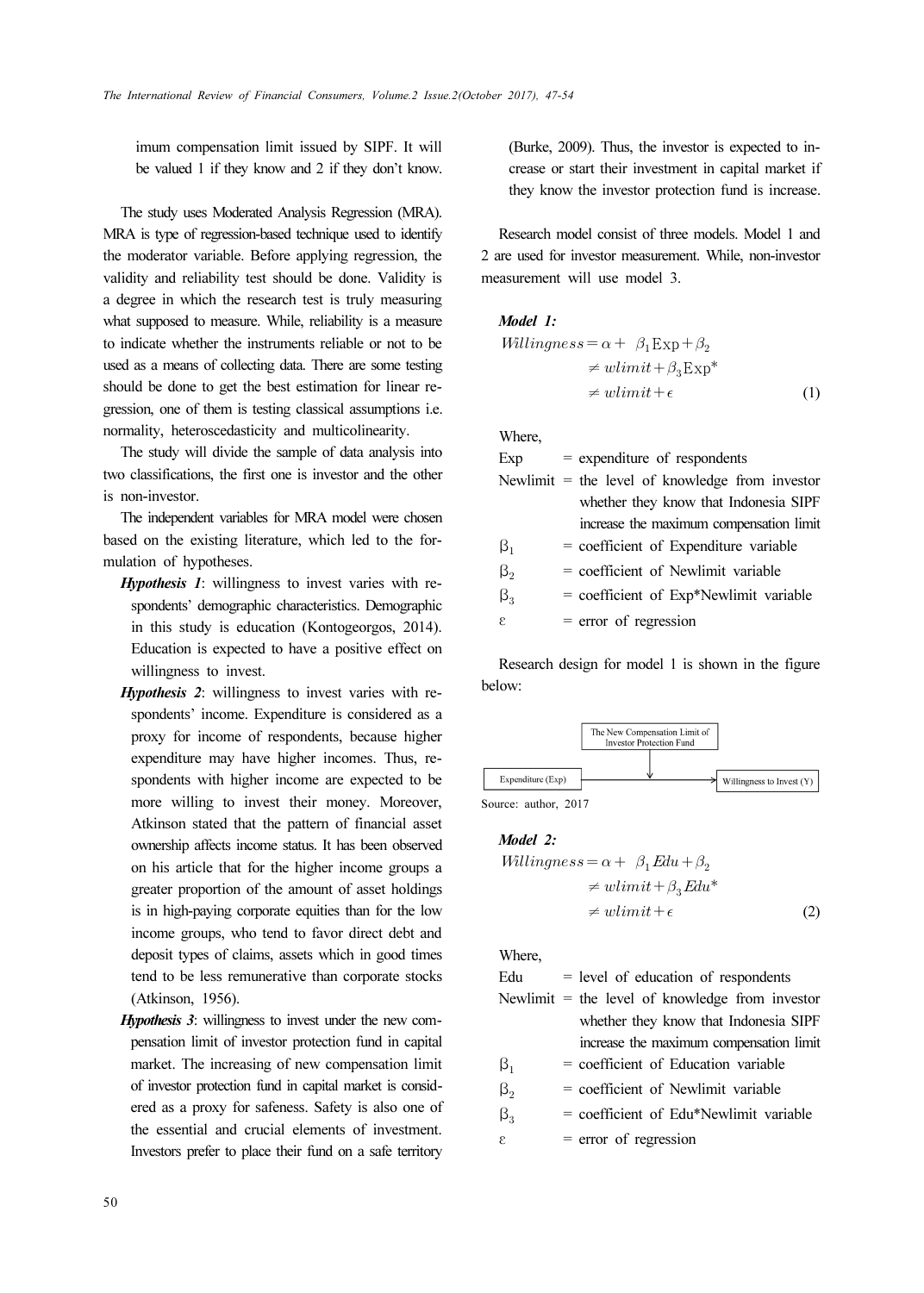Research design for model 2 is shown as the following figure:



#### Model 3:

$$
Williams = \alpha + \beta_1 Edu + \beta_2Exp + \epsilon \tag{2}
$$

Where,

| Edu         | $=$ level of education of respondents   |
|-------------|-----------------------------------------|
| Exp         | $=$ expenditure of respondents          |
| $\beta_1$   | $=$ coefficient of Education variable   |
| $\beta_{2}$ | $=$ coefficient of expenditure variable |
| ε.          | $=$ error of regression                 |
|             |                                         |

Figures below show that there is 108 respondents that consist of 37 respondents are investor in capital market, 17 respondents are investor in non-capital market and 56 respondents are non-investors either in capital market or any other instruments.



Figure 1. Gender of Respondents



Figure 2. Age of Respondents

The percentage of male respondents is slightly above the percentage of female respondents (53.6% male vs

46.4% female) (figure 1). Half of respondents are under the age of 30. The percentage of respondent in the age of 31-35 is about 33.6%, 9.1% of respondents is in the age of 36-40, and the rest of percentage is respondents above 40 years old (figure 2).



High Diploma Bachelor Master Doctoral Other School





Figure 4. Occupation

About 31% of respondents have education under bachelor degree. More than third have bachelor degree (40%). 27% respondents are master degree. Only 2% advanced through doctoral degree (figure 3). Half of respondents are employee. 26% respondents are student, and about 24% of respondents are lecturer, entrepreneurs and other.

### Ⅳ. Empirical Result

Most of independent variables for the moderated regression analysis of the willingness to invest are provided directly by the question in the survey. The first regression is to know about relationship between expenditure of respondents as a proxy of income respondents and also the willingness to invest in capital market. The relationship also wants to know how strong the willingness of investor to invest their money in capital market after new compensation limit in investor protection fund.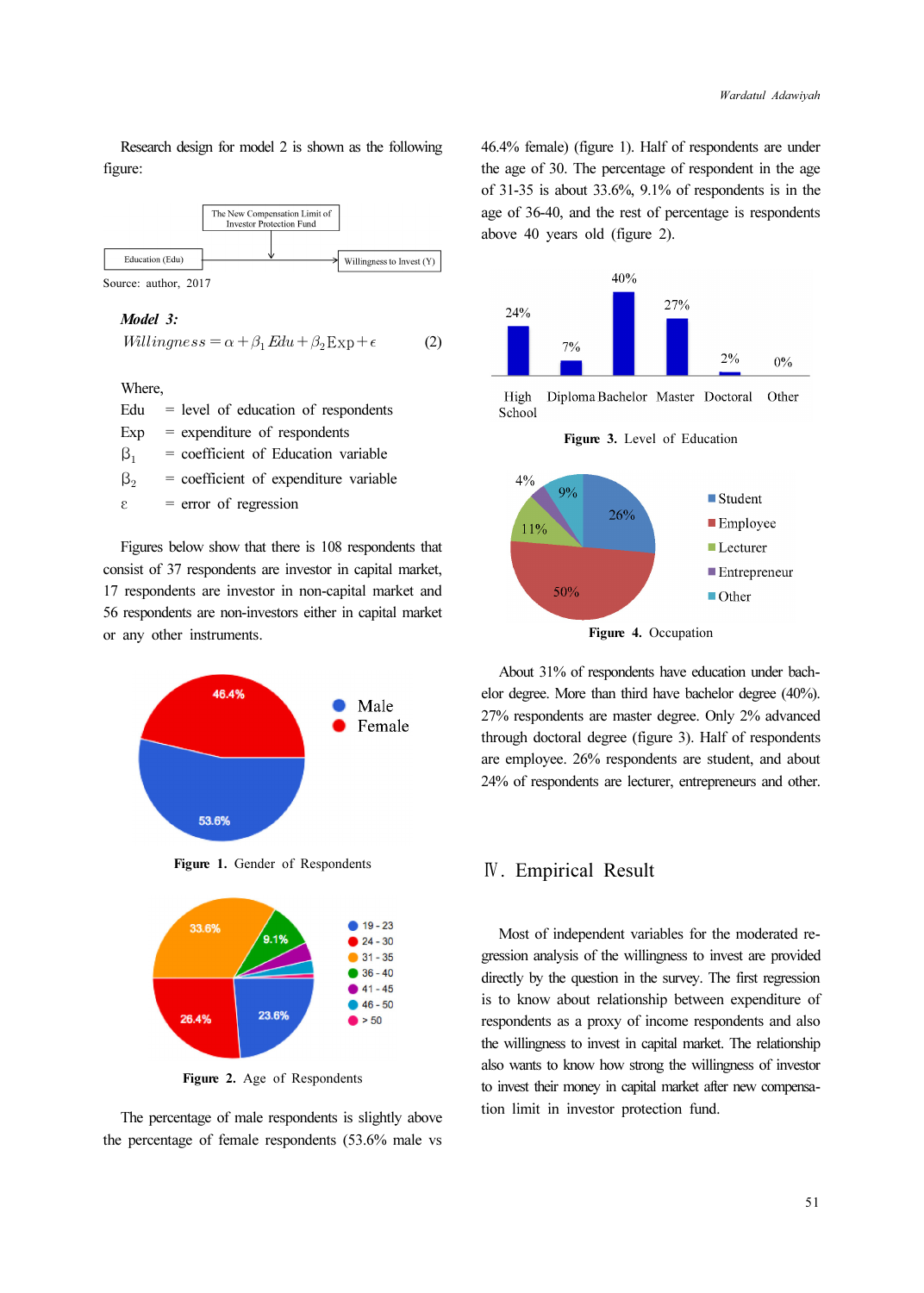| Model Summary (Willingness) |                 |                       |                          |                    |                                   |      |  |  |
|-----------------------------|-----------------|-----------------------|--------------------------|--------------------|-----------------------------------|------|--|--|
| R                           | <b>R</b> Square |                       | <b>Adjusted R Square</b> |                    | <b>Std. Error of the Estimate</b> |      |  |  |
| .70                         |                 | .50                   | .45                      |                    |                                   | .21  |  |  |
| <b>ANOVA</b> (Willingness)  |                 |                       |                          |                    |                                   |      |  |  |
|                             |                 | <b>Sum of Squares</b> | df                       | <b>Mean Square</b> |                                   | Sig. |  |  |
|                             | Regression      | 1.37                  | з                        | .46                | 10.86                             | .000 |  |  |
| Residual                    |                 | 1.39                  | 33                       | .04                |                                   |      |  |  |
| Total                       |                 | 2.76                  | 36                       |                    |                                   |      |  |  |

Table 2. F-Statistic Test Model 1

Source: author, 2017

Adjusted R-square is 0.45. It shows that only 45% of willingness to invest under new compensation limit of investor protection fund in capital market can be explained by expenditure. However, about 55% of dependent variable is explained by other variables outside the model.

ANOVA table in table above shows that F-value is 10.86 at the significant level of 0.000. The significant level is lower than 0.05, which means that expenditure and new maximum compensation limit variable is simultaneously affect willingness to invest variable.

#### Table 3. Regression Result Model 1

| Coemcients ( <i>Willingness</i> ) |         |                                    |                                  |         |      |
|-----------------------------------|---------|------------------------------------|----------------------------------|---------|------|
|                                   |         | <b>Unstandardized Coefficients</b> | <b>Standardized Coefficients</b> |         |      |
|                                   |         | <b>Std. Error</b>                  | Beta                             |         |      |
| (Constant)                        | 3.27    | .39                                | .00                              | 8.47    | .000 |
| Expenditure                       | $-73$   | .13                                | $-2.89$                          | $-5.51$ | .000 |
| CЕ<br><b>NewLimit</b>             | .38     | .07                                | 3.28                             | 5.26    | .000 |
|                                   | $-1.17$ |                                    | $-2.07$                          | $-5.46$ | .000 |

Source: author, 2017

Based on table above, the regression shows that the variable of expenditure has the significant level below 0.05 and coefficient regression negative 0.73. It means that expenditure has significantly negative relationship with the willingness to invest in the capital market and reject H1. Interaction test for variable Newlimit (CE) as moderator variable shows significant level about 0.00. This value is lower than  $0.05$ , thus it should accept  $H_3$ . It means that new maximum compensation limit is a moderator variable and it is stronger the relationship between expenditure and the willingness to invest.

Test for hypothesis 1 shows that expenditure has negative relationship with the willingness to invest, which means that investor with lower expenditure will be more eager to invest in capital market.

|  |  | Table 4. F-Statistic Test Model 2 |  |  |  |
|--|--|-----------------------------------|--|--|--|
|--|--|-----------------------------------|--|--|--|

|       | <b>Model Summary (Willingness)</b> |     |                          |    |                    |                                   |      |  |
|-------|------------------------------------|-----|--------------------------|----|--------------------|-----------------------------------|------|--|
| R     | <b>R</b> Square                    |     | <b>Adjusted R Square</b> |    |                    | <b>Std. Error of the Estimate</b> |      |  |
| .72   |                                    | .52 | .47                      |    |                    |                                   | .20  |  |
|       | <b>ANOVA (Willingness)</b>         |     |                          |    |                    |                                   |      |  |
|       |                                    |     | <b>Sum of Squares</b>    | df | <b>Mean Square</b> |                                   | Sig. |  |
|       | Regression                         |     | 1.42                     | 3  | .47                | 11.72                             | .000 |  |
|       | Residual                           |     | 1.33                     | 33 | .04                |                                   |      |  |
| Total |                                    |     | 2.76                     | 36 |                    |                                   |      |  |

Source: author, 2017

Adjusted R-square is 0.47. It shows that only 47% of willingness to invest under new compensation limit of investor protection fund in capital market can be explained by level of education of respondents. However, about 53% of dependent variable is explained by other variables outside the model.

ANOVA table in table above shows that F-value is 11.72 at the significant level of 0.000. The significant level is lower than 0.05, which means that level of education and new maximum compensation limit variable is simultaneously affect willingness to invest variable.

Table 5. Regression Result Model 2

| Coefficients (Willingness) |                                    |                   |                                  |         |      |
|----------------------------|------------------------------------|-------------------|----------------------------------|---------|------|
|                            | <b>Unstandardized Coefficients</b> |                   | <b>Standardized Coefficients</b> |         |      |
|                            |                                    | <b>Std. Error</b> | Beta                             |         | Sia  |
| (Constant)                 | 3.86                               | 49                | 00                               | 7.90    | 000  |
| Level of education         | $-.77$                             | 14                | $-2.64$                          | $-5.57$ | .000 |
| NewLimit                   | $-1.62$                            |                   | $-2.87$                          | $-5.92$ | 000  |
| DE                         | .45                                | .08               | 3.41                             | 5.75    | 000  |

Source: author, 2017

Based on table above, the regression shows that the level of education variable has the significant level below 0.05 and coefficient regression negative 0.77. It means that expenditure has significantly negative relationship with the willingness to invest in the capital market and reject H2. Interaction test for variable Newlimit (DE) as moderator variable shows significant level about 0.000. This value is lower than 0.05, thus it should accept H<sub>3</sub>. It means that new maximum compensation limit is a moderator variable and it is stronger the relationship between level of education and the willingness to invest.

Test for hypothesis 2 shows that level of education has negative relationship with the willingness to invest, which means that investor with lower level of education will be more eager to invest in capital market. The result shows different result from Kontogoergos et.al (2014), which state that education is expected to have a positive effect on willingness to invest. Depth analysis about characteristic of respondent show that the respondents in lower level of education is mostly students with the age between 19 and 23 years old.

Table 6. F-Statistic Test Model 3

|                            |                 |     | Model Summary (Willingness) |                |                    |                                   |      |  |
|----------------------------|-----------------|-----|-----------------------------|----------------|--------------------|-----------------------------------|------|--|
| R                          | <b>R</b> Square |     | <b>Adjusted R Square</b>    |                |                    | <b>Std. Error of the Estimate</b> |      |  |
| .44                        |                 | .19 | .14                         |                |                    |                                   | .46  |  |
| <b>ANOVA (Willingness)</b> |                 |     |                             |                |                    |                                   |      |  |
|                            |                 |     | <b>Sum of Squares</b>       | df             | <b>Mean Square</b> |                                   | Sig. |  |
|                            | Regression      |     | 1.69                        | $\overline{2}$ | .85                | 3.99                              | .028 |  |
| Residual                   |                 |     | 7.22                        | 34             | .21                |                                   |      |  |
| Total                      |                 |     | 8.92                        | 36             |                    |                                   |      |  |

Source: author, 2017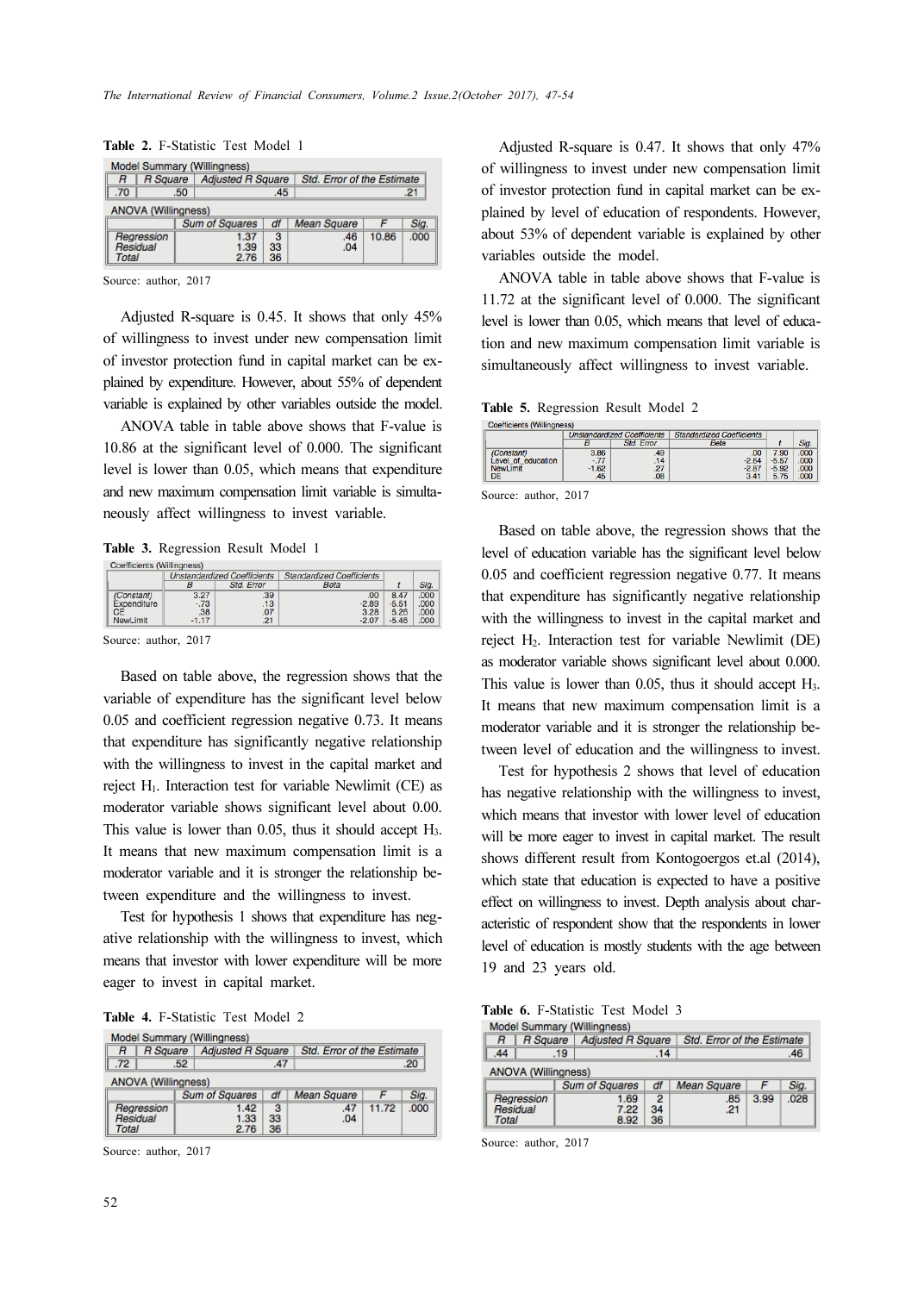For non-investor measurement, adjusted R-square is 0.14. It shows that only 14% of willingness to invest under new compensation limit of investor protection fund in capital market can be explained by expenditure and level of education. However, about 86% of dependent variable is explained by other variables outside the model.

ANOVA table in table above shows that F-value is 3.99 at the significant level of 0.028. The significant level is lower than 0.05, which means that expenditure and level of education variable is simultaneously affect willingness to invest variable.

Table 7. Regression Result Model 3

|            | <b>Coefficients (Willingness)</b> |                                    |                                  |         |      |
|------------|-----------------------------------|------------------------------------|----------------------------------|---------|------|
|            |                                   | <b>Unstandardized Coefficients</b> | <b>Standardized Coefficients</b> |         |      |
|            | B                                 | <b>Std. Error</b>                  | <b>Beta</b>                      |         | Sig  |
| (Constant) | 1.46                              | .42                                | .00                              | 3.44    | .002 |
| Edu        | $-10$                             | .06                                | $-30$                            | $-1.80$ | .081 |
| Exp        | .13                               | .10                                | .22                              | 1.35    | .186 |
|            |                                   |                                    |                                  |         |      |

Source: author, 2017

Based on table above, the regression shows that the level of education variable has the significant level below 0.10 and coefficient regression negative 0.10. It means that level of education has significantly negative relationship with the willingness to invest in the capital market and reject H1. While, expenditure variable has significant level 0.186. This value is higher than 0.05. Coefficient regression for expenditure variable is positive 0.13, means that expenditure has positive relationship with the willingness to invest in capital market, but this relationship is not significant. Expenditure variable is a proxy to measure respondents' income. Respondents may have high income if they have high expenditure.

Same as with result from investor, non-investor also shows that level of education has negative relationship with the willingness to invest, which means that investor with lower level of education will be more eager to invest in capital market. The result shows different result from Kontogoergos et.al (2014), which state that education is expected to have a positive effect on willingness to invest. Depth analysis about characteristic of respondent show that the respondents in lower level of education is mostly students with the age between 19 and 23 years old. Their knowledge about investment gives significant contribution to their willingness to invest in capital market. But, the interest finding shows in regression result of non-investor side for expenditure variable. The regression shows positive relationship between expenditure variable and the willingness to invest, even though its relationship

is insignificant. The positive relationship means that the more expenditure of respondents, the more they will invest in capital market. This result is supported by study from Shum and Faig (2005) who stated that the willingness to invest in capital market is increasing when respondents have higher income. It is because the sensitivity of income to risk in capital market is decreasing. The higher income individual will tend to invest more in risky investment (Benzoni and Chyruk, 2005).

### Ⅴ. Summary

The objective of this study was to see the willingness of people, both existing investor and non-investor, to invest their money in capital market after the new regulation about new compensation limit of investor protection fund. This was the question in this survey addressed to 110 respondents in Jabodetabek (Jakarta, Bogor, Depok, Tangerang and Bekasi). Moderated Regression Analysis (MRA) has been applied to identify the willingness to invest under new maximum compensation limit. The expenditure and education level of existing investor is negatively and significantly associated with the willingness to invest, contrary to our initial hypothesis. As well as existing investor side, the expenditure variable of non-investor has statistically significant negative effect on the non-investor willingness to invest. Confirming this study initial hypothesis, education level of non-investor has positive effect on the non-investor willingness to invest but the effect is not statistically significant.

## References

- Baumol, J.W. (1960), The Stock Market and Economic Efficiency. New York: Furham University Press
- Benzoni, L., Olena Chyruk. 2009. Investing over the life cycle with long-run labor income risk. Federal Reserve Bank of Chicago. Economic Perspectives Journal, 29-43.
- Burke, John JA. (2009), Re-examining investor protection in Europe and the US. eLaw Journal: Murdoch